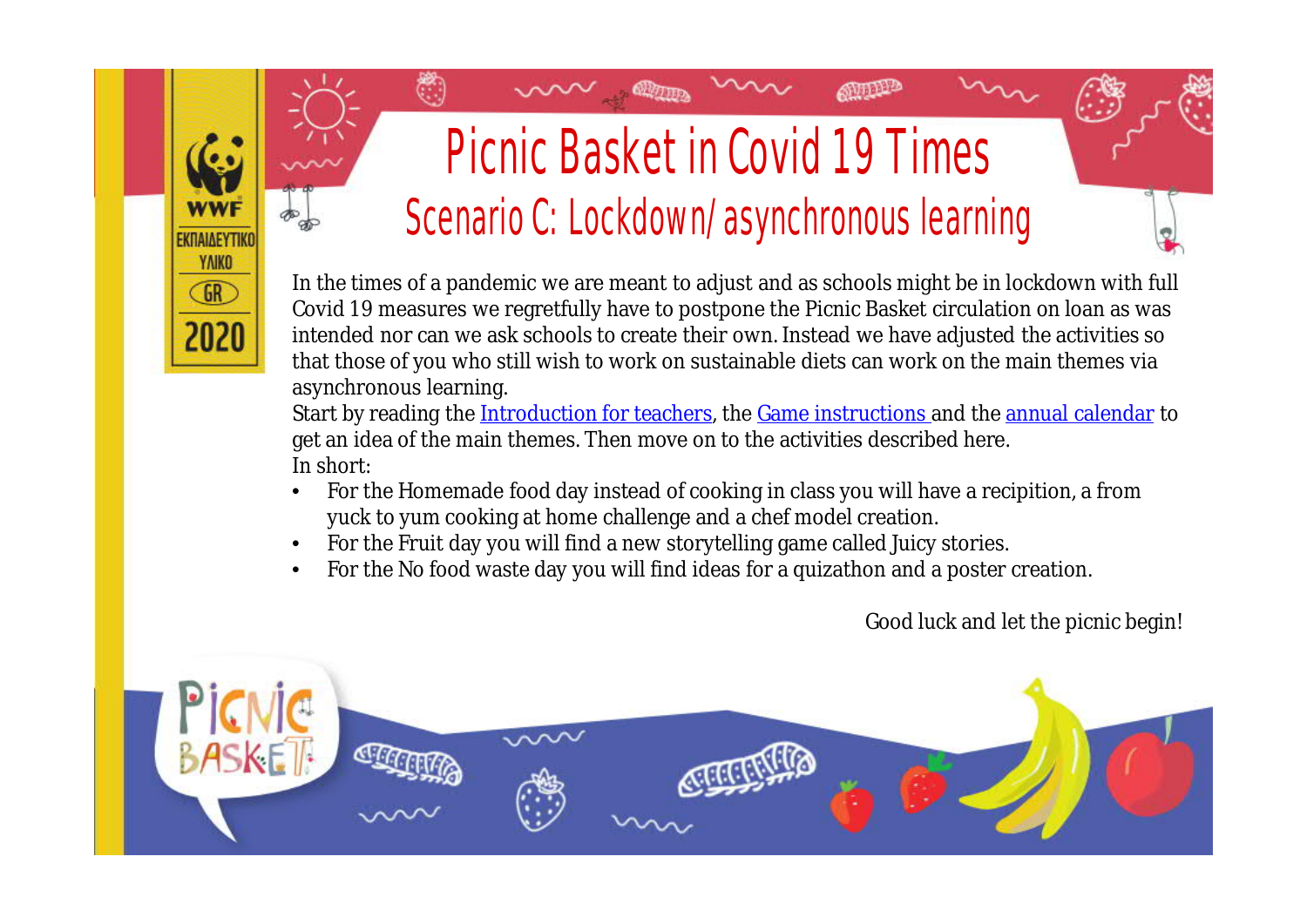PicNic

BASKET

Let's compete! Tell the pupils that you will run a recipe competition. Find 3 volunteers for the Recipe Committee who will not take part in the competition.

RECIPITION

Ask the pupils to create their own imaginative sustainable snack. Ask them to write down their recipe and illustrate it with drawings or photos. Give them a deadline to send you their recipes. The competition begins! You submit the recipes to the committee making sure that no names appear. Each member of the committee rates the recipes with 1-5 stars. The stars are won for: imagination/creativity, taste, seasonal and local ingredients, less readymade and/or processed food, no food waste. The Committee awards the stars and pronounce the winners. The best recipes win the Golden, Silver and Bronze Fork!

> Pupils can choose snack ideas from the Cool Bites Cookbook and propose to their parents at home. They can then plan their own snack schedule for the next week or month according to their favorites. Better planning will help them reduce food waste. Discuss why.

All the recipes are put together to create the class's "Cool Bites Cookbook". The cookbook is sent to the parents to use for snack ideas.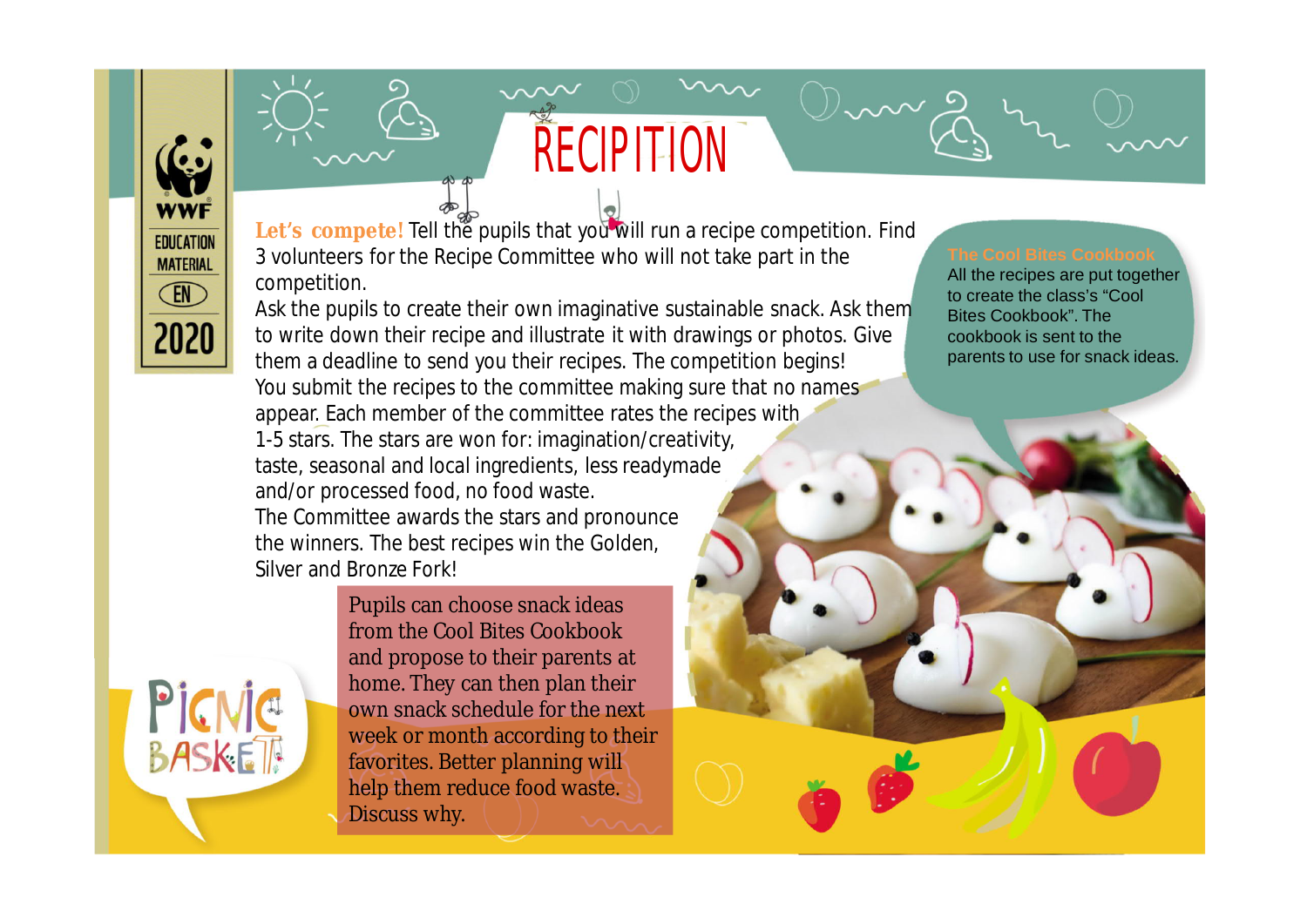

PICNIC

## FROM YUCK TO YUM!

**Creative cooking!** At home pupils with the help of their parents think of an imaginative way to transform their own "yuck" food into a yummy snack ingredient. E.g. the loathed cauliflower becomes pizza dough. Pupils take a photo of their creations and send them to you.

**Click away!** Prepare a digital photo exhibition with the pictures and the recipes.

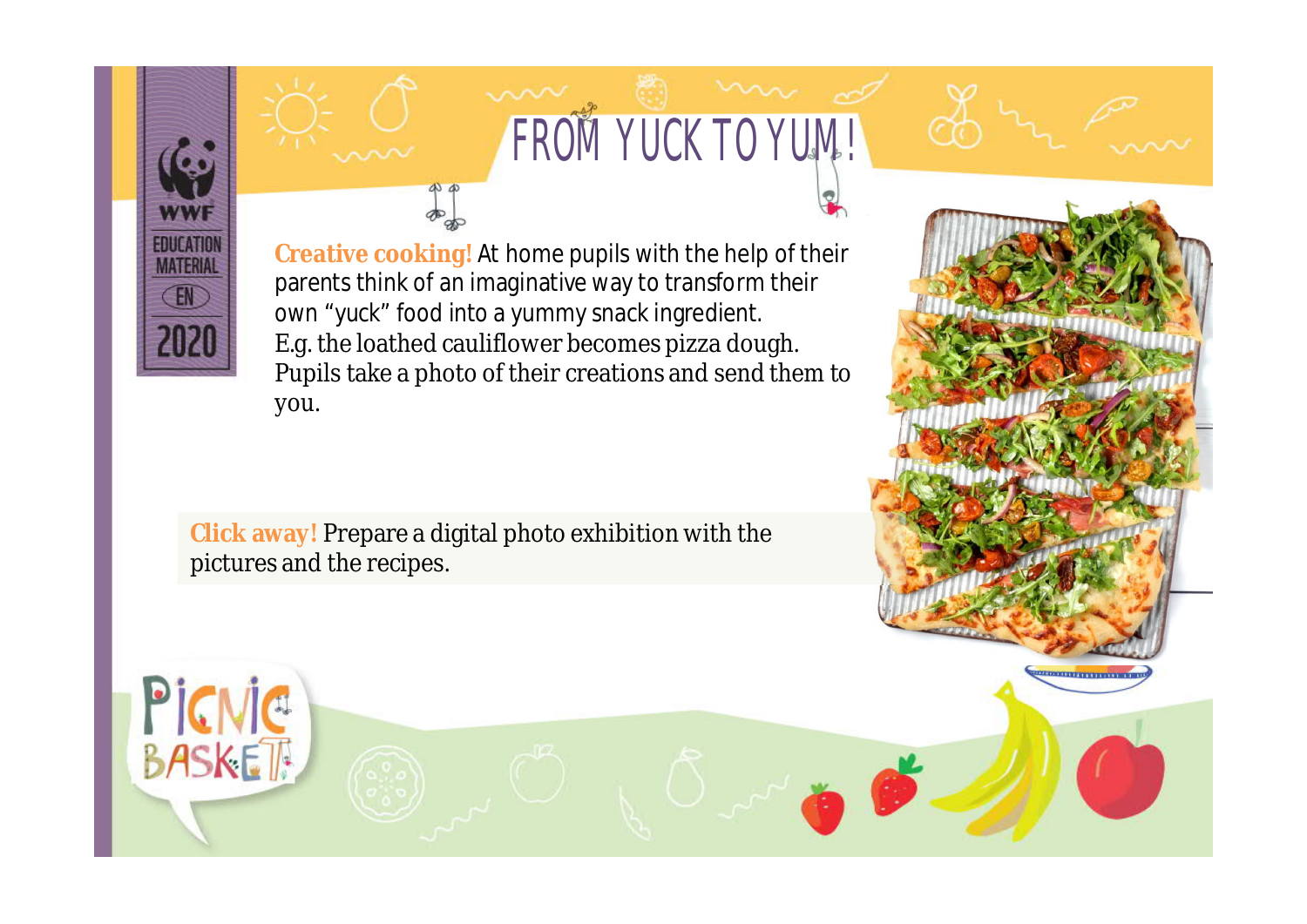### CHEF MODEL

**WWW FOUCATION MATERIA** EN 2020

**BASKET** 

**Tailor made…** Ask pupils to design and prepare the chef's hat and apron using paper or other ecofriendly material. You can find patron ideas in the internet.

#### **The mask-makers!**

You may also ask them to create their own cloth face mask decorated with motives inspired by sustainable snacks (fruits, vegetables, homemade food etc.)

**Catwalk.** Organise a digital fashion show to show their creations. They photograph them and send them to you as an assignment.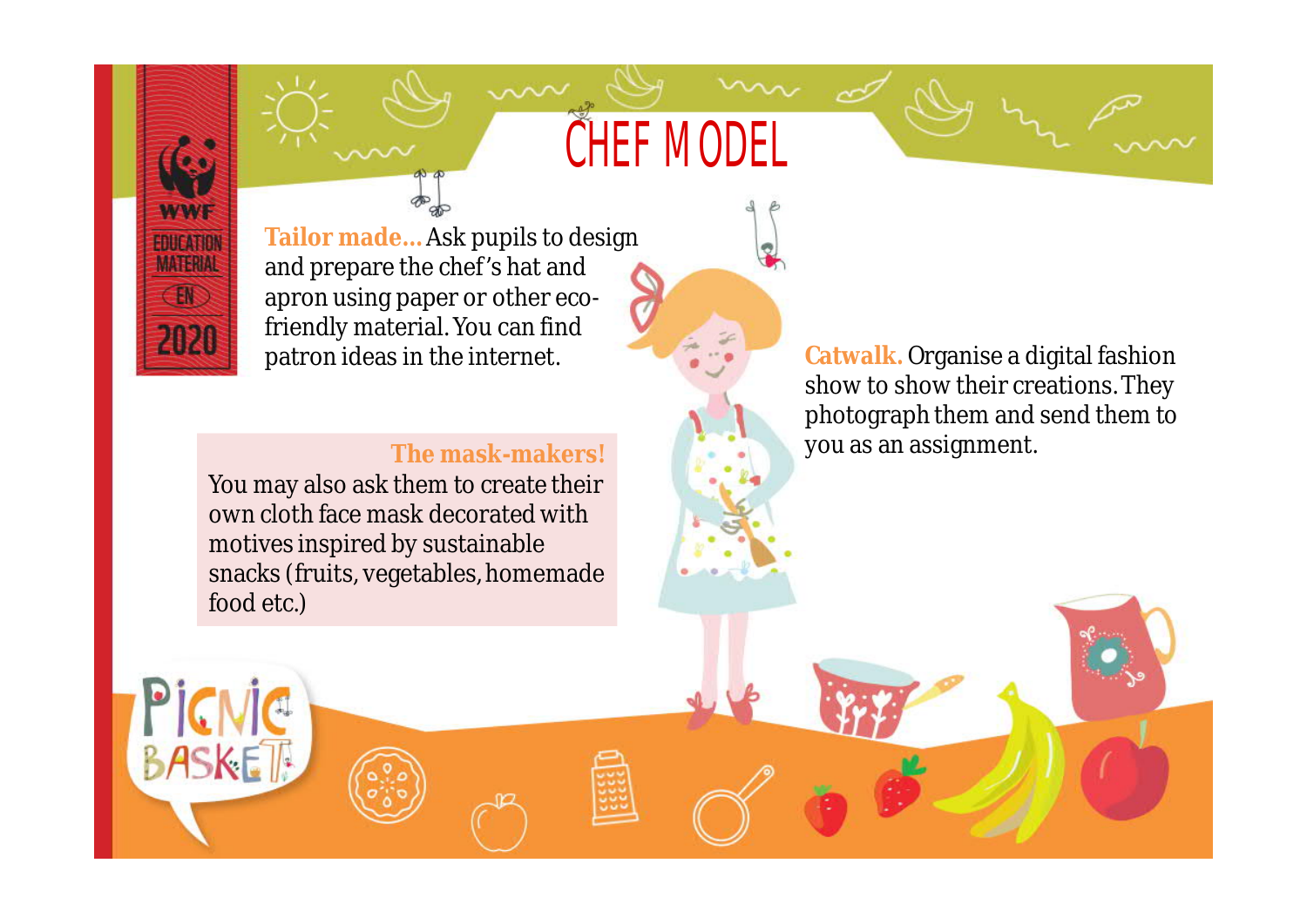

# JUICY, STORIES

**Once upon a time…** Pupils read the Picnic Basket's ['introduction for children'](https://wwfeu.awsassets.panda.org/downloads/2020_edu_greece_food_educationpack_picnicbasketintroductionforchildren_english.pdf) and write or design their own fruit story and send it to you as an assignment.